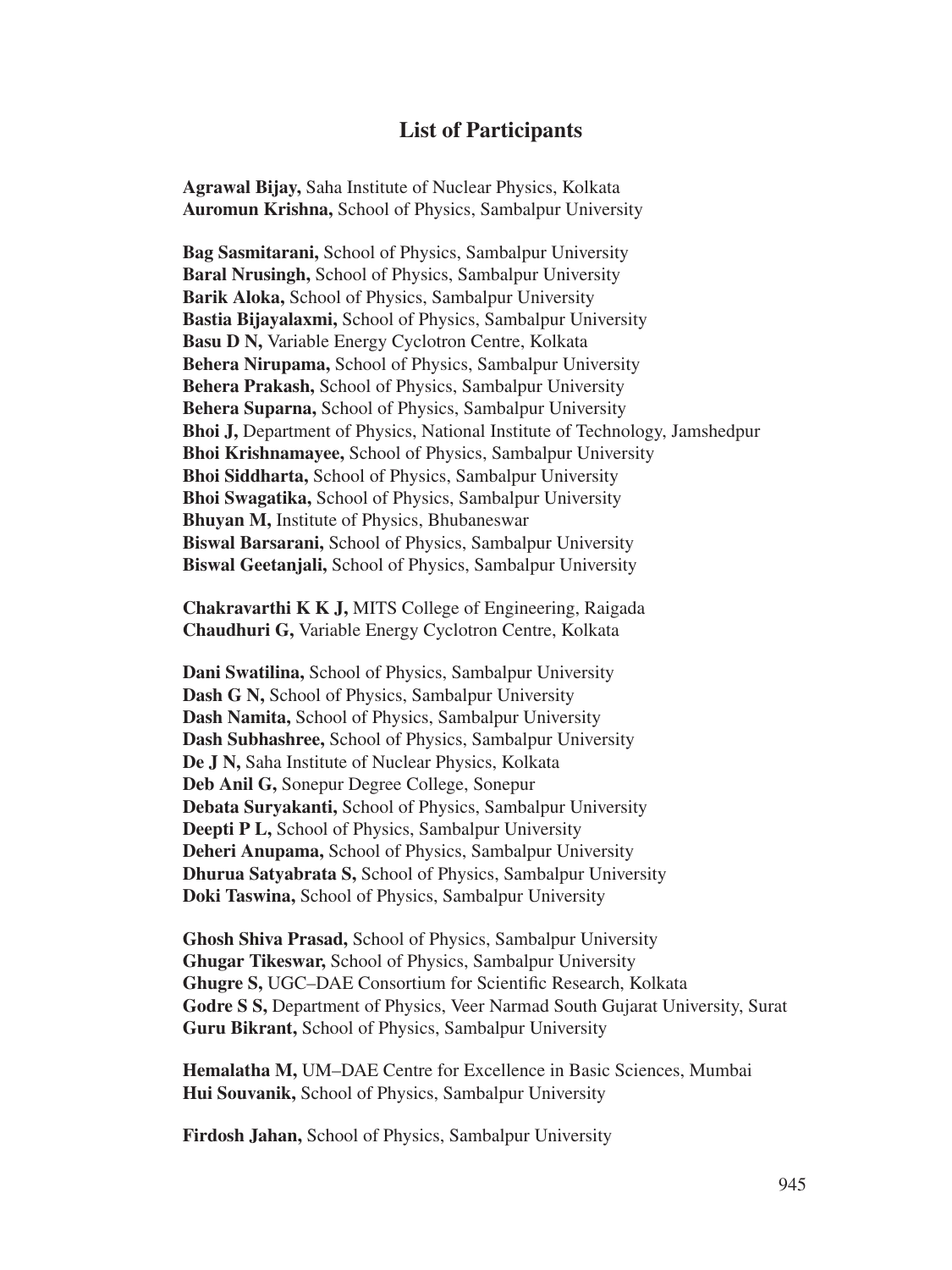## *List of participants*

**Jain Arun K,** Nuclear Physics Division, Bhabha Atomic Research Centre, Mumbai **Jain Deepika,** School of Physics and Material Science, Thapar University, Patiala **Jha Tarun,** Department of Physics, Birla Institute of Technology and Science, Goa

**Kailas S,** Bhabha Atomic Research Centre, Mumbai **Kar Neelima,** School of Physics, Sambalpur University **Khamari Lingraj,** School of Physics, Sambalpur University **Khamari Subodh,** School of Physics, Sambalpur University **Kota V K B,** Physical Research Laboratory, Ahmedabad **Krishnan S,** School of Pure and Applied Physics, Kannur University, Payannur **Kumar Raj,** School of Physics and Material Science, Thapar University, Patiala **Kumar Suresh,** Department of Physics and Astrophysics, University of Delhi, Delhi **Kujur Rasmita,** School of Physics, Sambalpur University **Kundu Samir,** Variable Energy Cyclotron Centre, Kolkata **Kushal Manobanchha,** School of Physics, Sambalpur University

**Maharana Binita,** School of Physics, Sambalpur University **Maity Arghya,** School of Physics, Sambalpur University **Majumdar Biraj,** School of Physics, Sambalpur University **Meher Radheshyam,** School of Physics, Sambalpur University **Meher Rajesh Kumar,** School of Physics, Sambalpur University **Meher Sanjali,** School of Physics, Sambalpur University **Mishra Archana,** School of Physics, Sambalpur University **Mishra Pranati,** School of Physics, Sambalpur University **Mohanty A K,** Nuclear Physics Division, Bhabha Atomic Research Centre, Mumbai **Mohanty B,** School of Physical Sciences, NISER, Bhubaneswar **Mohanty Payal,** Saha Institute of Nuclear Physics, Kolkata **Mohanty Priyabrata,** Fakir Mohan University, Balasore **Mohapatra Chinmaya,** School of Physics, Sambalpur University **Mohapatra S,** Spintronic Technology and Advance Research, Bhubaneswar **Mukhopadhyaya S,** Variable Energy Cyclotron Centre, Kolkata **Munda Jyoti,** School of Physics, Sambalpur University **Muralithar S,** Inter-University Accelerator Centre, New Delhi

**Naik Bharati,** School of Physics, Sambalpur University **Naik Kishor Chandra,** School of Physics, Sambalpur University **Naik Zashmir,** School of Physics, Sambalpur University **Nanda Dipika,** School of Physics, Sambalpur University **Nayak Malaya,** Bhabha Atomic Research Centre, Mumbai **Nayak P B,** School of Physics, Sambalpur University **Nayak Sangramjit,** School of Physics, Sambalpur University **Nayak S N,** School of Physics, Sambalpur University

**Ojha D P,** School of Physics, Sambalpur University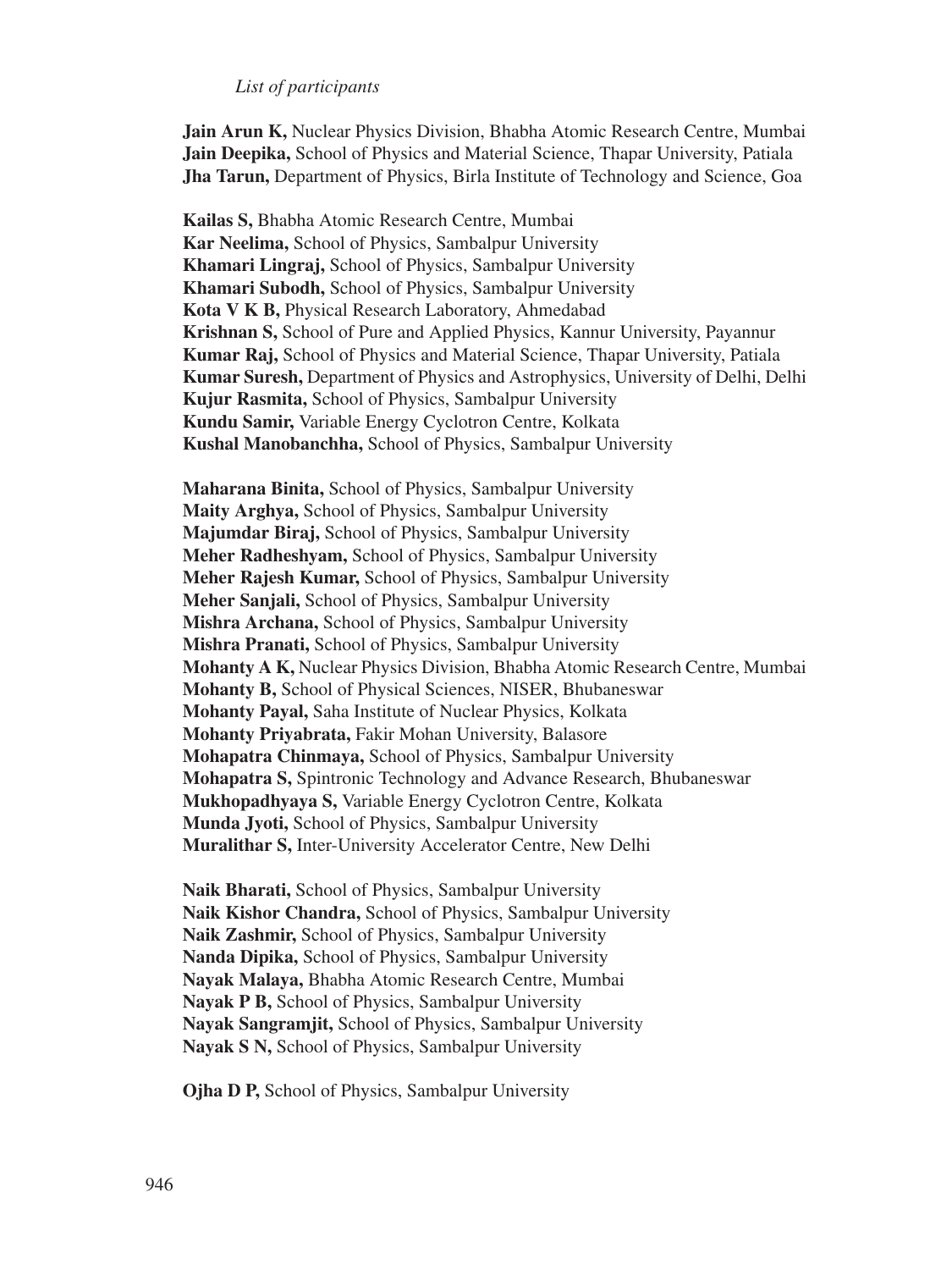## *List of participants*

**Padhan Aneetamanjari,** School of Physics, Sambalpur University **Padhan Chaturbhuja,** AIMS College of Science, Sambalpur **Padhan Sudansu Se,** School of Physics, Sambalpur University **Padhi Paramananda,** School of Physics, Sambalpur University **Paira Ramkrishna,** North Orissa University, Baripada **Pal Santanu,** Variable Energy Cyclotron Centre, Kolkata **Palit R,** Tata Institute of Fundamental Research, Mumbai Panda K C, School of Physics, Sambalpur University Panda R N, Department of Physics, Siksha 'O' Anusandhan University, Bhubaneswar **Patel Satyaban,** School of Physics, Sambalpur University **Patra S K,** Institute of Physics, Bhubaneswar **Pradhan Lagen Kumar,** School of Physics, Sambalpur University **Pradhan Rakesh Ku,** School of Physics, Sambalpur University **Praharaj C R,** Institute of Physics, Bhubaneswar **Prasad Seema,** School of Physics, Sambalpur University **Prasad Supriya,** School of Physics, Sambalpur University **Priyanka B,** School of Pure and Applied Physics, Kannur University, Payyanur

**Rao L B,** Department of Applied Physics and Ballistics, Fakir Mohan University, Balasore

**Rath Amlan,** School of Physics, Sambalpur University **Rath Prasanta,** Department of Physics, Maharaja Sayajirao University of Baroda **Rout Sangeeta,** School of Physics, Sambalpur University **Routray Sangeeta,** School of Physics, Sambalpur University **Routray T R,** School of Physics, Sambalpur University

**Sahoo Adyasha,** School of Physics, Sambalpur University **Sahoo Manas Ranjan,** School of Physics, Sambalpur University **Sahoo Pragyan Para,** School of Physics, Sambalpur University **Sahoo Rudranarayan,** School of Physics, Sambalpur University **Sahoo Sabujalata,** School of Physics, Sambalpur University **Sahoo Satya Ranjan,** School of Physics, Sambalpur University **Sahoo Shradhanjali,** School of Physics, Sambalpur University **Sahu Basudeb,** Department of Physics, North Orissa University, Baripada **Sahu Binod C,** Department of Physics, Panchayat College, Bargarh **Sahu P K,** Institute of Physics, Bhubaneswar **Sahu R,** Department of Physics, Berhampur University, Berhampur **Sahu Truptimayee,** School of Physics, Sambalpur University **Samal Smrutimayee,** School of Physics, Sambalpur University **Santosh K P,** School of Pure and Applied Physics, Kannur University, Payyanur **Satnami Omprakash,** School of Physics, Sambalpur University **Satapathy Avishek,** School of Physics, Sambalpur University **Satpathy Sumanta K,** School of Physics, Sambalpur University